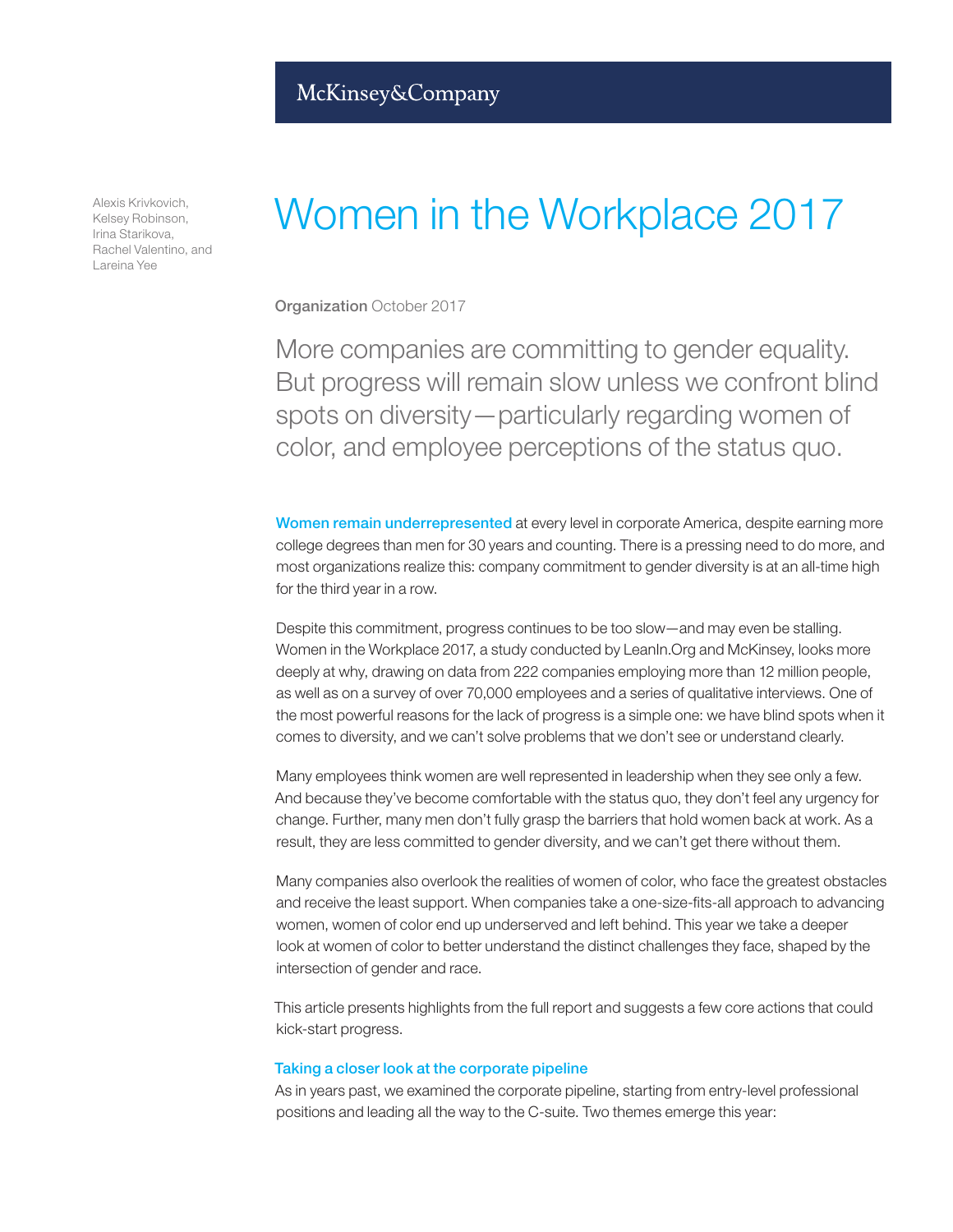## *Inequality starts at the very first promotion. This is even more dramatic for women of color.*

Women remain significantly underrepresented in the corporate pipeline (Exhibit 1). From the outset, fewer women than men are hired at the entry level, despite women being 57 percent of recent college graduates. At every subsequent step, the representation of women further declines, and women of color face an even steeper drop-off at senior levels. As a result, one in five C-suite leaders is a woman, and fewer than one in 30 is a woman of color. Moreover, compared with the modest gains women made in prior years, there are signs this year that women's progress may be stalling.

# *Women are not leaving their companies at higher rates than men, and very few plan to leave the workforce to focus on family.* Compared with men of the same race and ethnicity, women are leaving their companies at similar rates: white women are leaving as frequently as white men, and we see the same pattern among women and men of color. However, there is a large racial gap: people of color are significantly more likely to leave their organizations.

Women and men also have similar intentions to stay in the workforce. Roughly 60 percent of all employees plan to remain at their companies for five or more years. Moreover, among those who are planning to leave, about 80 percent intend to find a job elsewhere and remain in the workforce. Notably, just as many men as women say they'll leave to focus on family, and the number for both genders is remarkably low: 2 percent or less.

#### Changing the workplace experience

Based on the results of a survey of more than 70,000 employees from 82 of this year's participating companies, three trends that disadvantage women are clear:

*Women experience a workplace skewed in favor of men.* On average, women are promoted at a lower rate than men. The biggest gender gap is at the first step up to manager: entry-level women are 18 percent less likely to be promoted than their male peers. This gender disparity has a dramatic effect on the pipeline as a whole. If entry-level women were promoted at the same rate as their male peers, the number of women at the senior vice president and C-suite levels would more than double. And the disparity in promotions is not for lack of desire to advance. Women are just as interested in being promoted as men, and they ask for promotions at comparable rates.

Perhaps unsurprisingly, women are less optimistic about their prospects. They are less likely than men to aspire to be a top executive. And even the women who aspire to be a top executive are significantly less likely to think they'll become one than men with the same aspiration.

*Women of color, particularly black women, face even greater challenges.* The intersection of race and gender shape women's experiences in meaningful ways. Women of color face more obstacles and a steeper path to leadership, from receiving less support from managers to getting promoted more slowly (Exhibit 2). For instance, although women in general are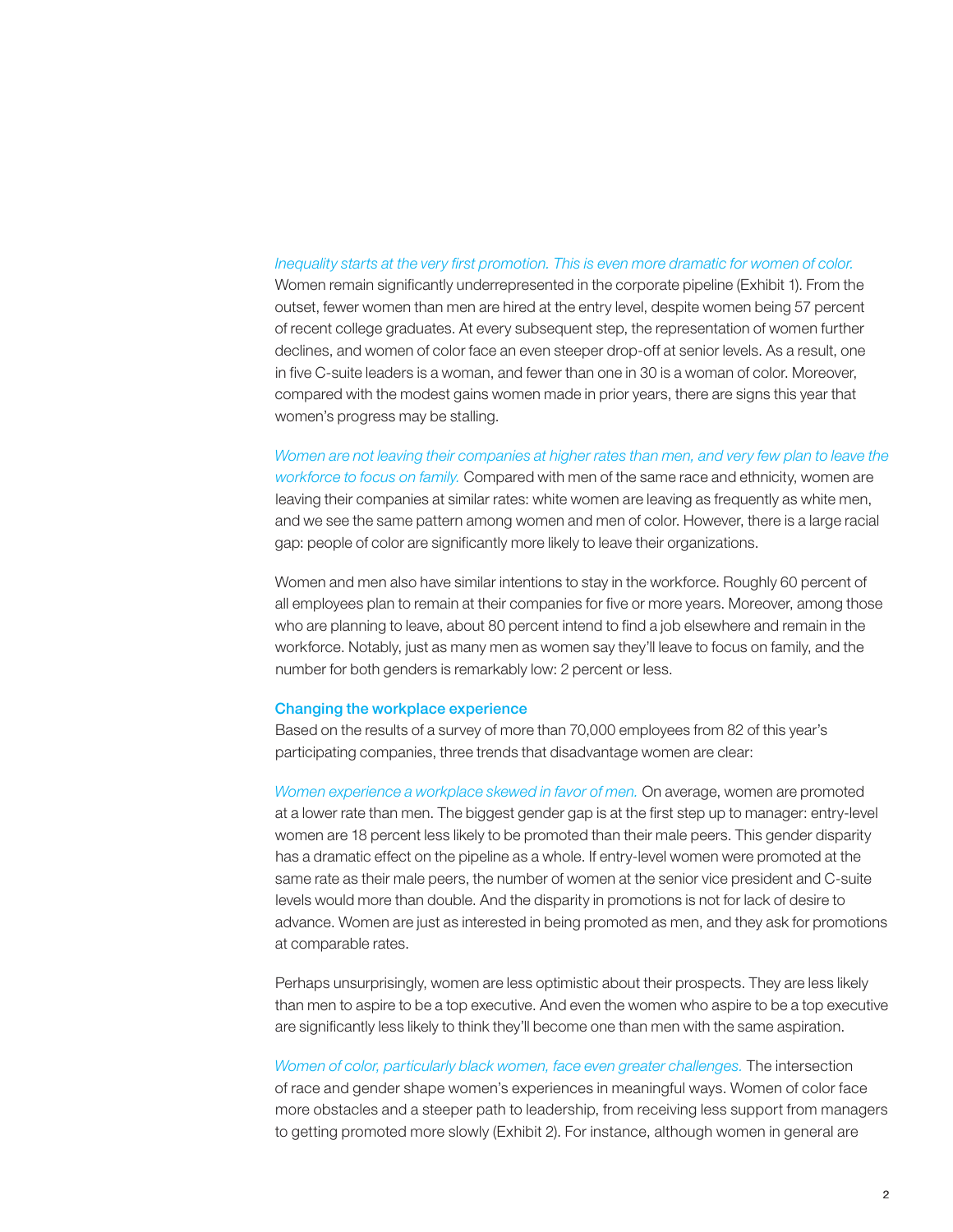# Exhibit 1

pipeline, lagging behind white men, men of color, and white women.



Representation by corporate role, by gender and race in 2017, % of employees

McKinsey&Company | Source: 2017 LeanIn. Org and McKinsey Women in the Workplace study

more likely than men to report they never interact with senior leaders, black women are the most likely of all to report they never have senior-level contact. This may affect how they view the workplace and their opportunities for advancement. Perhaps because of the challenges they face in the workplace, for example, black women are also the most interested in going out on their own. Compared with other groups of women, they're significantly more likely to say they intend to start a business when they leave their current job. And yet: despite facing more pitfalls to advancement, women of color have higher ambitions to be a top executive than white women.

# *Women and men see the state of women—and the success of gender-diversity efforts—*

*differently.* Men are more likely to think the workplace is equitable; women see a workplace that is less fair and offers less support (Exhibit 3). Men think their companies are doing a pretty good job supporting diversity; women see more room for improvement. Indeed, nearly 50 percent of men think women are well represented in leadership in companies where only one in ten senior leaders are women. And perhaps unsurprisingly, men are less committed to gender-diversity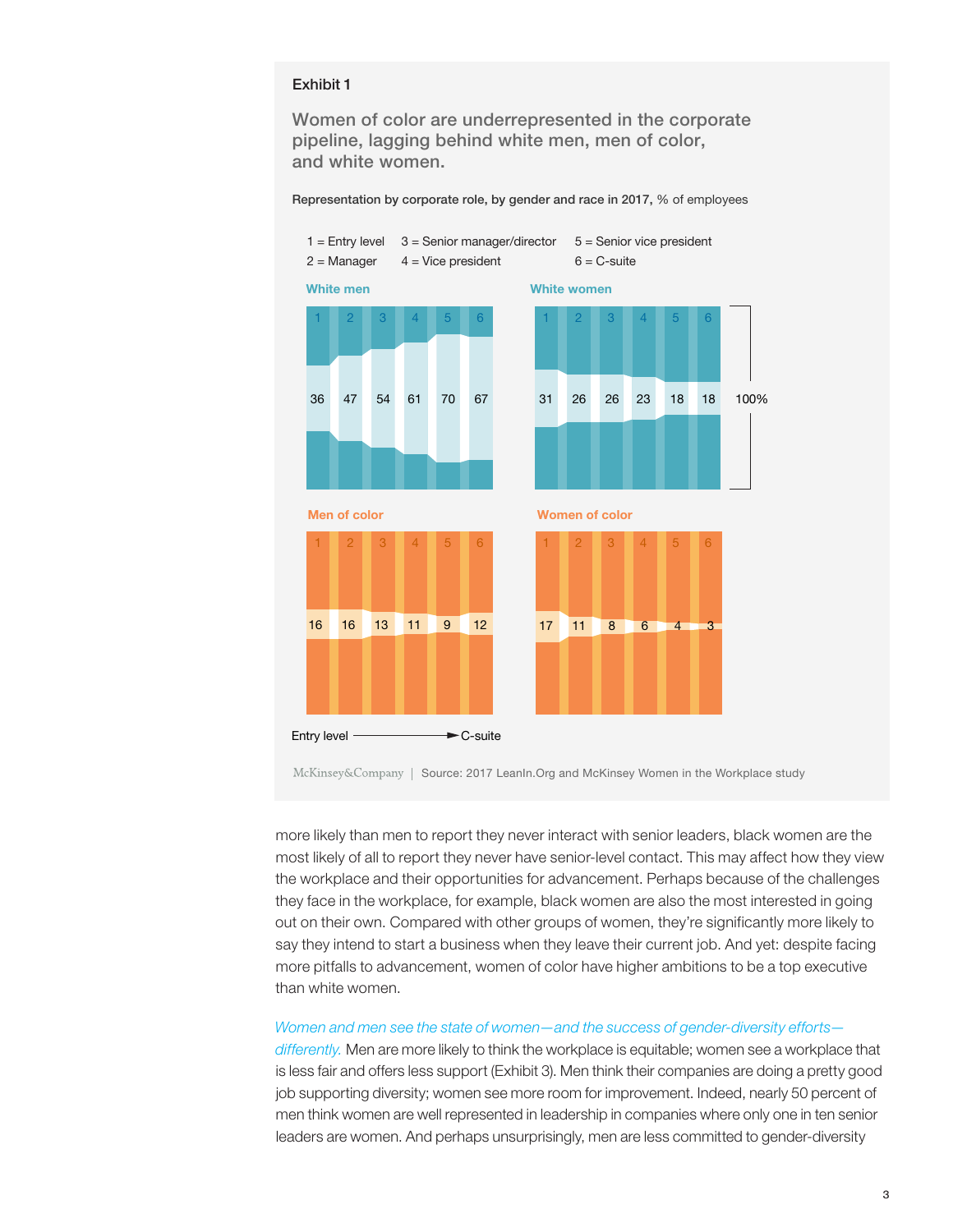## Exhibit 2

Support women receive from their managers, % of women agreeing with statement



Perceived opportunities available to women, % of women agreeing with statement



#### State of women's promotion and attrition in the workplace, %



Perhaps because of the challenges they face in the workplace, black women are also the most interested in going out on their own.

McKinsey&Company | Source: 2017 LeanIn.Org and McKinsey Women in the Workplace study

efforts, and some even feel that such efforts disadvantage them: 15 percent of men think their gender will make it harder for them to advance, and white men are almost twice as likely as men of color to think this.

# A road map to gender equality

Companies need a comprehensive plan for supporting and advancing women. Building on findings from previous years—and incorporating new insights into what top-performing companies are doing—companies should start with these core actions: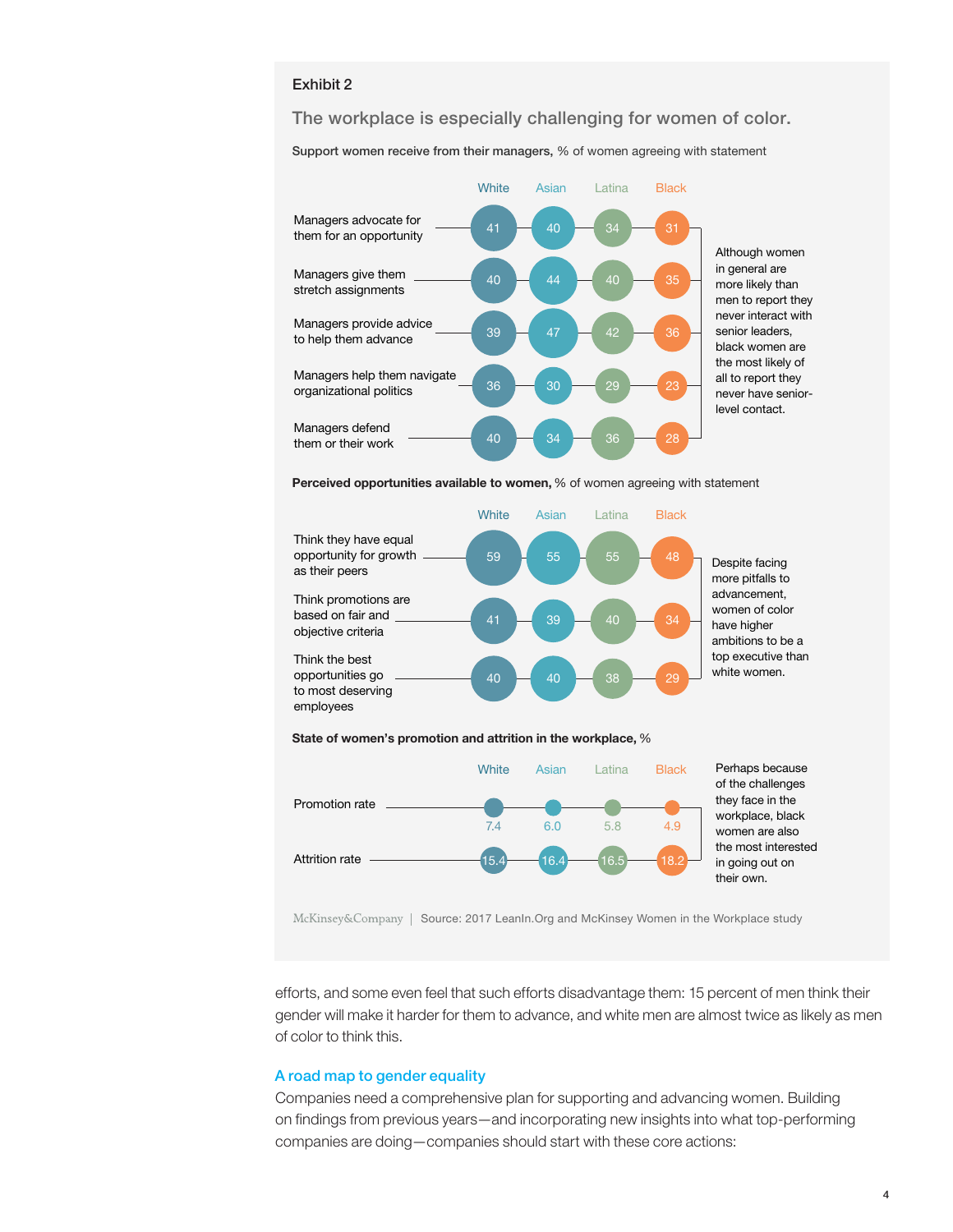## Exhibit 3

When it comes to how women and men see the state of women and gender-diversity efforts, there are striking differences.

Fairness of treatment within company, % agreeing with statement



McKinsey&Company | Source: 2017 LeanIn. Org and McKinsey Women in the Workplace study

- Make a compelling case for gender diversity.
- Invest in more employee training.
- Ensure that hiring, promotions, and reviews are fair.
- Give employees the flexibility to fit work into their lives.
- Focus on accountability and results.

Additionally, it is critical that companies understand their particular pain points and tackle them directly. For most if not all companies, this includes addressing the distinct barriers women of